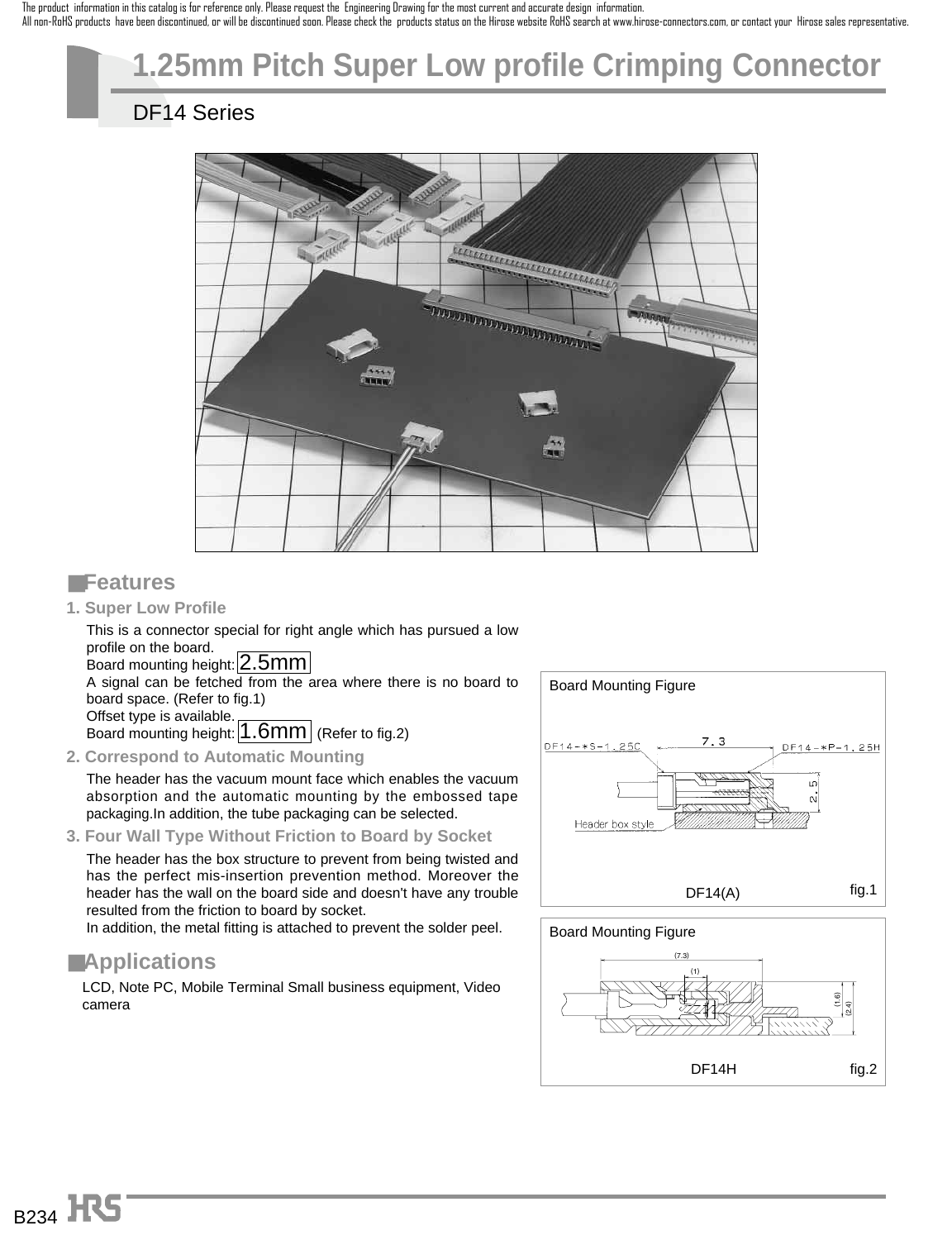## ■**Product Specifications**

| Rating                                                          | Current rating<br>1A<br>Operating Temperature Range -35 to +85℃ (Note 1) |                                                                       | -10 to $+60^{\circ}$ (Note 2)<br>Storage Temperature Range            |                                                     |                                                                                                     |                        |                    |  |
|-----------------------------------------------------------------|--------------------------------------------------------------------------|-----------------------------------------------------------------------|-----------------------------------------------------------------------|-----------------------------------------------------|-----------------------------------------------------------------------------------------------------|------------------------|--------------------|--|
|                                                                 |                                                                          | Voltage rating 150V AC                                                | <b>Operating Moisture Range</b>                                       | 40 to 80%                                           |                                                                                                     | Storage Moisture Range | 40 to 70% (Note 2) |  |
|                                                                 |                                                                          |                                                                       |                                                                       |                                                     |                                                                                                     |                        |                    |  |
| Item                                                            |                                                                          |                                                                       | Specification                                                         |                                                     |                                                                                                     | Condition              |                    |  |
| 1. Insulation Resistance                                        |                                                                          | 500M ohms Min                                                         |                                                                       |                                                     | 100V DC                                                                                             |                        |                    |  |
| 2. Withstanding voltage                                         |                                                                          |                                                                       | No flashover or insulation breakdown.                                 |                                                     |                                                                                                     | 500V AC/1 minute       |                    |  |
|                                                                 | 3. Contact Resistance<br>30m ohms Max                                    |                                                                       |                                                                       |                                                     | 100mA                                                                                               |                        |                    |  |
| MIN0.15N (15gf), MAX3N (300gf)<br>4. Insertion/Extraction Force |                                                                          |                                                                       |                                                                       | Measure at the square steel pin of $0.3\pm0.002$ mm |                                                                                                     |                        |                    |  |
| 5. Vibration                                                    |                                                                          |                                                                       | No electrical discontinuity of $1\mu s$ or more                       |                                                     | Frequency: 10 to 55 Hz, single amplitude of 0.75 mm, 2 hours in each of the 3 directions.           |                        |                    |  |
| 6. Humidity (Steady state)                                      |                                                                          |                                                                       | Contact resistance: 30m ohms Max Insulation resistance: 500M ohms Min |                                                     | 96 hours at temperature of 40°C and humidity of 90% to 95%                                          |                        |                    |  |
|                                                                 |                                                                          |                                                                       |                                                                       |                                                     | (-25°C: 30 minutes $\rightarrow$ 5 to 35°C: 10 minutes $\rightarrow$ 85°C: 30 minutes $\rightarrow$ |                        |                    |  |
| 7. Temperature Cycle                                            |                                                                          | Contact resistance: 30m ohms Max Insulation resistance: 500M ohms Min |                                                                       |                                                     | 5 to 35°C: 10 minutes) 5 cycles                                                                     |                        |                    |  |
| 8. Durability (Mating/un-mating)                                |                                                                          |                                                                       | Contact resistance: 30m ohms Max                                      |                                                     | Tin plating: 30 cycles Gold plating: 50 cycles                                                      |                        |                    |  |
|                                                                 |                                                                          |                                                                       |                                                                       | Reflow: At the recommended temperature profile      |                                                                                                     |                        |                    |  |
| 9. Resistance to Soldering heat                                 |                                                                          | No deformation of components affecting performance.                   |                                                                       |                                                     | Manual soldering: 300°C for 3 seconds                                                               |                        |                    |  |

Note 1: Includes temperature rise caused by current flow.

Note 2: The term "storage" refers to products stored for long period of time prior to mounting and use. Operating Temperature Range and Humidity range covers non conducting condition of installed connectors in storage, shipment or during transportation.

Note 3: Information contained in this catalog represents general requirements for this Series. Contact us for the drawings and specifications for a specific part number shown.

#### ■**Material**

| Product                            | Part                              | Material        | Finish                           | Remarks |
|------------------------------------|-----------------------------------|-----------------|----------------------------------|---------|
| <b>Crimping Socket</b>             | Insulator                         | Polvamide       | Beige                            | UL94V-0 |
| <b>Crimping Contact for Socket</b> | <b>Phosphor Copper</b><br>Contact |                 | Tin-copper plated or gold plated |         |
|                                    | Insulator                         | Polyamide       | Beige                            | UL94V-0 |
| Pin Header                         | Contact                           | <b>Brass</b>    | Tin-copper plated or gold plated |         |
|                                    | Fitting                           | Phosphor copper | Tin-copper plated                |         |

## ■**Ordering Information**

●**Connector**

## **DF 14 # -** \* **S - 1.25 C**

|   |                                             |    | 6<br>6                   |
|---|---------------------------------------------|----|--------------------------|
|   | Series Name: DF14                           | ŒJ | Connector Type           |
|   | Blank: Standard, with boss                  |    | S: Single row socket     |
|   | A: on-board, without boss                   |    | P: Single row pin header |
|   | H: offset                                   | 6  | Contact Pitch: 1.25mm    |
| G | Number of Contacts: 2 to 10, 15, 20, 25, 30 | 6  | Contact Type             |
|   |                                             |    | C: Crimping socket       |
|   |                                             |    | H: Right angle SMT       |

●**Contact**

#### **DF14 - 2628 SCF A**  $\overline{a}$   $\overline{a}$   $\overline{a}$

| Applicable cable size | Packaging Type<br>2      |
|-----------------------|--------------------------|
| 2628: AWG26 to 28     | SCF: Socket contact/reel |
| 3032: AWG30 to 32     | B<br><b>Plating Type</b> |
|                       | Blank: Tin plated        |
|                       | A: Gold plated           |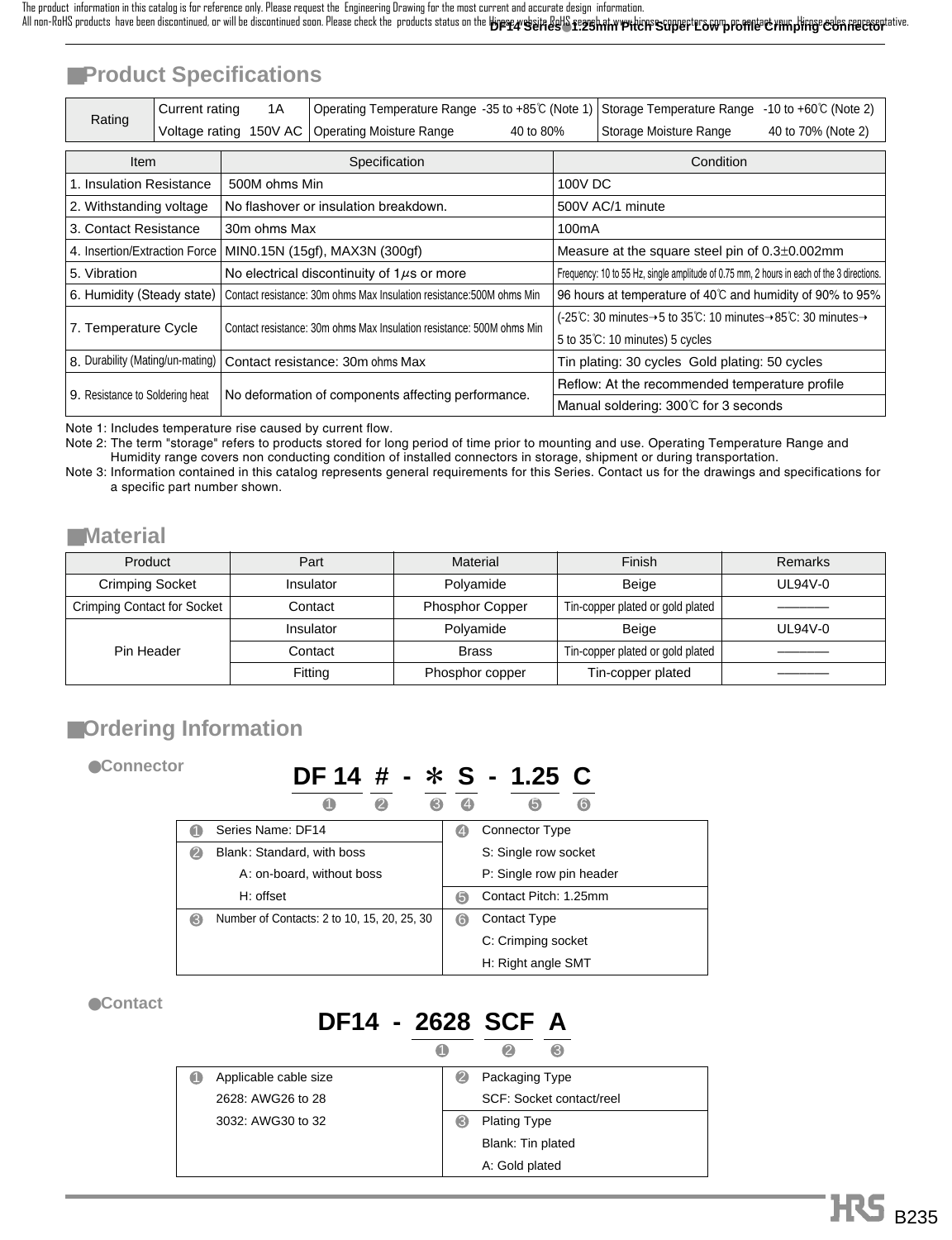All non-RoH**&pradu&ehaus.hem SzmimupirCMU&djerntiowd protrile eerinrbing redvrisetior** on the Hirose website RoHS search at www.hirose-connectors.com, or contact your Hirose sales representative. The product information in this catalog is for reference only. Please request the Engineering Drawing for the most current and accurate design information.



|                |            |                           |       |              | Unit: mm    |
|----------------|------------|---------------------------|-------|--------------|-------------|
| Part Number    | CL No.     | <b>Number of Contacts</b> | A     | <sub>B</sub> | <b>RoHS</b> |
| DF14-2S-1.25C  | 538-0005-8 | 2                         | 4.45  | 1.25         |             |
| DF14-3S-1.25C  | 538-0006-0 | 3                         | 5.70  | 2.50         |             |
| DF14-4S-1.25C  | 538-0007-3 | 4                         | 6.95  | 3.75         |             |
| DF14-5S-1.25C  | 538-0008-6 | 5                         | 8.20  | 5.00         |             |
| DF14-6S-1.25C  | 538-0009-9 | 6                         | 9.45  | 6.25         |             |
| DF14-7S-1.25C  | 538-0010-8 | 7                         | 10.70 | 7.50         |             |
| DF14-8S-1.25C  | 538-0011-0 | 8                         | 11.95 | 8.75         | Yes         |
| DF14-9S-1.25C  | 538-0013-6 | 9                         | 13.20 | 10.00        |             |
| DF14-10S-1.25C | 538-0014-9 | 10                        | 14.45 | 11.25        |             |
| DF14-15S-1.25C | 538-0054-3 | 15                        | 20.70 | 17.50        |             |
| DF14-20S-1.25C | 538-0059-7 | 20                        | 26.95 | 23.75        |             |
| DF14-25S-1.25C | 538-0064-7 | 25                        | 33.20 | 30.00        |             |
| DF14-30S-1.25C | 538-0012-3 | 30                        | 39.45 | 36.25        |             |

Note 1.The quantity is delivered per bag(100 pcs). If needed, please order the products per bag.

#### ■**Socket Crimping Contact**

 $0.85$ 

 $\varphi$ b

| Part Number   | CL No.                | Packaging Type | Quantity | Finish      | <b>RoHS</b> |  |
|---------------|-----------------------|----------------|----------|-------------|-------------|--|
| DF14-2628SCF  | 538-0001-7-**         | Reel           |          | Tin plated  |             |  |
| DF14-3032SCF  | $538 - 0003 - 2 -$ ** | Reel           |          |             | Yes         |  |
| DF14-2628SCFA | $538 - 0002 - 0 -$ ** | Reel           | 10.000   |             |             |  |
| DF14-3032SCFA | $538 - 0004 - 5 -$ ** | Reel           |          | Gold plated |             |  |



#### **Applicable Cable (Tin plating Annealed copper wire)**

| Conductor Size (Wire construction) | Jacket Diameter           |  |  |
|------------------------------------|---------------------------|--|--|
| AWG26(7 cores/0.16mm)              |                           |  |  |
| AWG28(7 cores/0.127mm)             | $\phi$ 0.54 to $\phi$ 1mm |  |  |
| AWG30(7 cores/0.1mm)               |                           |  |  |
| AWG32(7 cores/0.08mm)              |                           |  |  |

K**Recommended Cable**

UL1571

#### **Strip Length**

1.2 to 1.9mm

Note:If other cables are used instead of the applicable cable, contact Hirose sales department.

## **Applicable Crimping Tool**

| <b>Type</b>          | <b>Part Number</b> | CL No.     | <b>Applicable Contact</b> |
|----------------------|--------------------|------------|---------------------------|
|                      | AP105-DF14-2628S   | 901-4548-1 | DF14-2628SCF/SCFA         |
| Applicator           | AP105-DF14-3032S   | 901-4544-0 | DF14-3032SCF/SCFA         |
| Press Main Unit      | CM-105             | 901-0005-4 |                           |
|                      | DF14-2628/CR-HT    | 550-0261-1 | DF14-2628SCF/SCFA         |
| Manual Crimping Tool | DF14-3032/CR-HT    | 550-0262-4 | DF14-3032SCF/SCFA         |

Note 1.If a trouble has occurred due to tools, which are not designated by Hirose, Hirose won't guarantee any product. Note 2.Use the reel contact sequentially cut for manual crimping tool.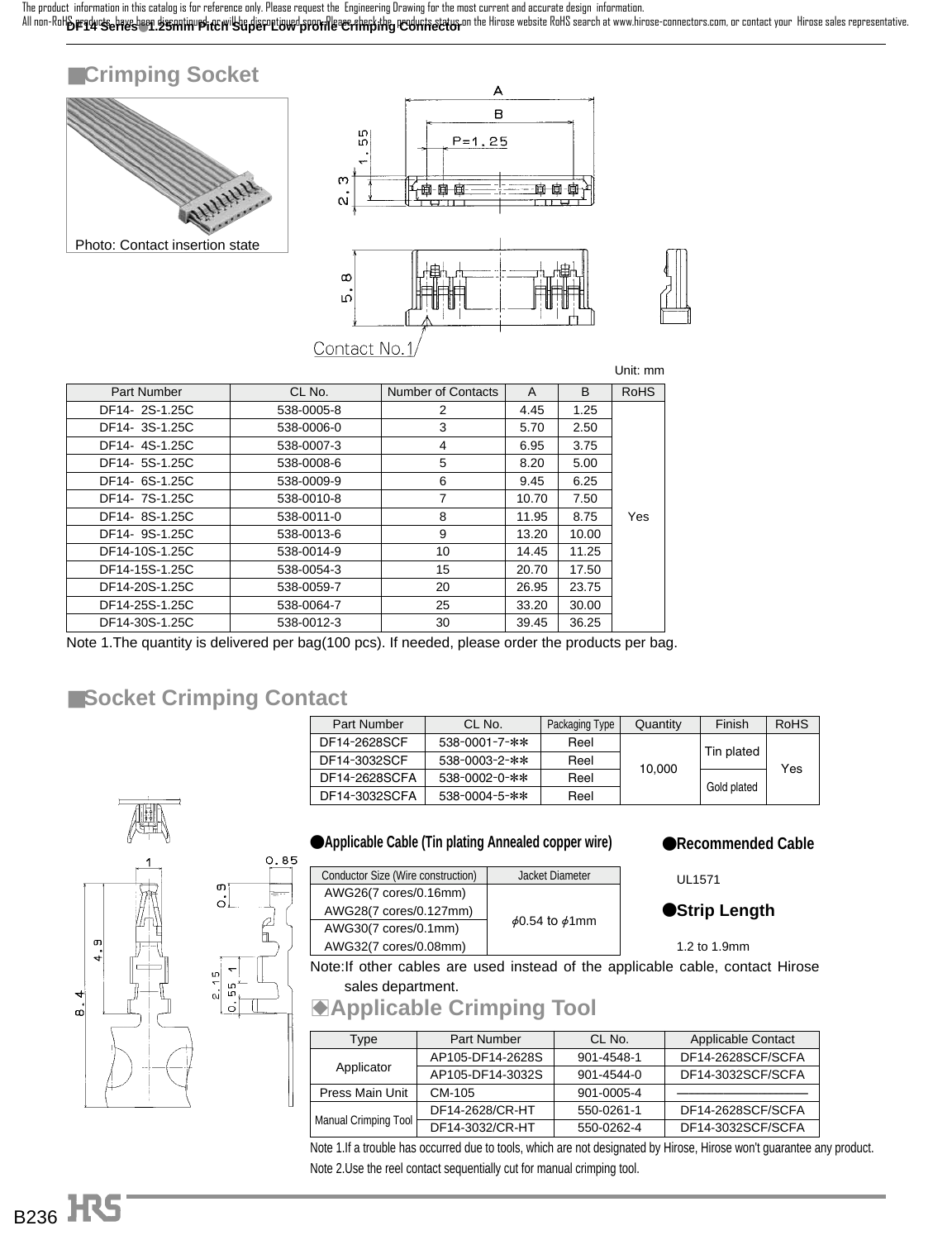All non-RoHS products have been discontinued, or will be discontinued soon. Please check the products status on the **Hypse4<sup>v</sup>Seifiest's fe2shahnverkichs Stipief transprompfoffier CXPH Hings cash frecreptative.** The product information in this catalog is for reference only. Please request the Engineering Drawing for the most current and accurate design information.

## ■**Right Angle Pin Header (SMT)**







Note 1."Without boss" indicates the style with no boss.



Note 2."Without boss" indicates that no hole is needed.

## **B**PCB mounting pattern **B**Tube Packaging Dimensions



[Specific No.]–\*\*,(\*\*) (25): Tin-copper plated tube packaging (26): Tin-copper plated embossed tape packaging (55): Gold plated tube packaging (56): Gold plated embossed tape packaging

Unit: mm

| With boss          |               | Without boss        |               | Number<br>A<br>0f |       | B     |       |       | Tube                  |             |
|--------------------|---------------|---------------------|---------------|-------------------|-------|-------|-------|-------|-----------------------|-------------|
| Part Number        | CL No.        | <b>Part Number</b>  | CL No.        | <b>Contacts</b>   |       |       | C     | D     | Packaging<br>Quantity | <b>RoHS</b> |
| DF14-2P-1.25H(**)  | 538-0021-4-** | DF14A-2P-1.25H(**)  | 538-0033-3-** | 2                 | 7.45  | 1.25  | 6.45  | 8.05  | 66                    |             |
| DF14-3P-1.25H(**)  | 538-0022-7-** | DF14A-3P-1.25H(**)  | 538-0034-6-** | 3                 | 8.70  | 2.50  | 7.70  | 9.30  | 56                    |             |
| DF14-4P-1.25H(**)  | 538-0023-0-** | DF14A-4P-1.25H(**)  | 538-0035-9-** | 4                 | 9.95  | 3.75  | 8.95  | 10.55 | 49                    |             |
| DF14- 5P-1.25H(**) | 538-0024-2-** | DF14A- 5P-1.25H(**) | 538-0036-1-** | 5                 | 11.20 | 5.00  | 10.20 | 11.80 | 44                    |             |
| DF14- 6P-1.25H(**) | 538-0025-5-** | DF14A- 6P-1.25H(**) | 538-0037-4-** | 6                 | 12.45 | 6.25  | 11.45 | 13.05 | 39                    |             |
| DF14-7P-1.25H(**)  | 538-0026-8-** | DF14A-7P-1.25H(**)  | 538-0038-7-** | 7                 | 13.70 | 7.50  | 12.70 | 14.30 | 36                    |             |
| DF14-8P-1.25H(**)  | 538-0027-0-** | DF14A-8P-1.25H(**)  | 538-0039-0-** | 8                 | 14.95 | 8.75  | 13.95 | 15.55 | 32                    | Yes         |
| DF14- 9P-1.25H(**) | 538-0028-3-** | DF14A- 9P-1.25H(**) | 538-0040-9-** | 9                 | 16.20 | 10.00 | 15.20 | 16.80 | 30                    |             |
| DF14-10P-1.25H(**) | 538-0029-6-** | DF14A-10P-1.25H(**) | 538-0041-1-** | 10                | 17.45 | 11.25 | 16.45 | 18.05 | 28                    |             |
| DF14-15P-1.25H(**) | 538-0084-4-** | DF14A-15P-1.25H(**) | 538-0114-3-** | 15                | 23.70 | 17.50 | 22.70 | 24.30 | 20                    |             |
| DF14-20P-1.25H(**) | 538-0089-8-** | DF14A-20P-1.25H(**) | 538-0119-7-** | 20                | 29.95 | 23.75 | 28.95 | 30.55 | 16                    |             |
| DF14-25P-1.25H(**) | 538-0094-8-** | DF14A-25P-1.25H(**) | 538-0124-7-** | 25                | 36.20 | 30.00 | 35.20 | 36.80 | 13                    |             |
| DF14-30P-1.25H(**) | 538-0020-1-** | DF14A-30P-1.25H(**) | 538-0045-2-** | 30                | 42.45 | 36.25 | 41.45 | 43.05 | 11                    |             |

Note 1.Please order the tube packaging product, multiplying the packaging quantity (pcs.).

Note 2.Please order the embossed tape packaging product according to reel number. (1000 pcs./reel)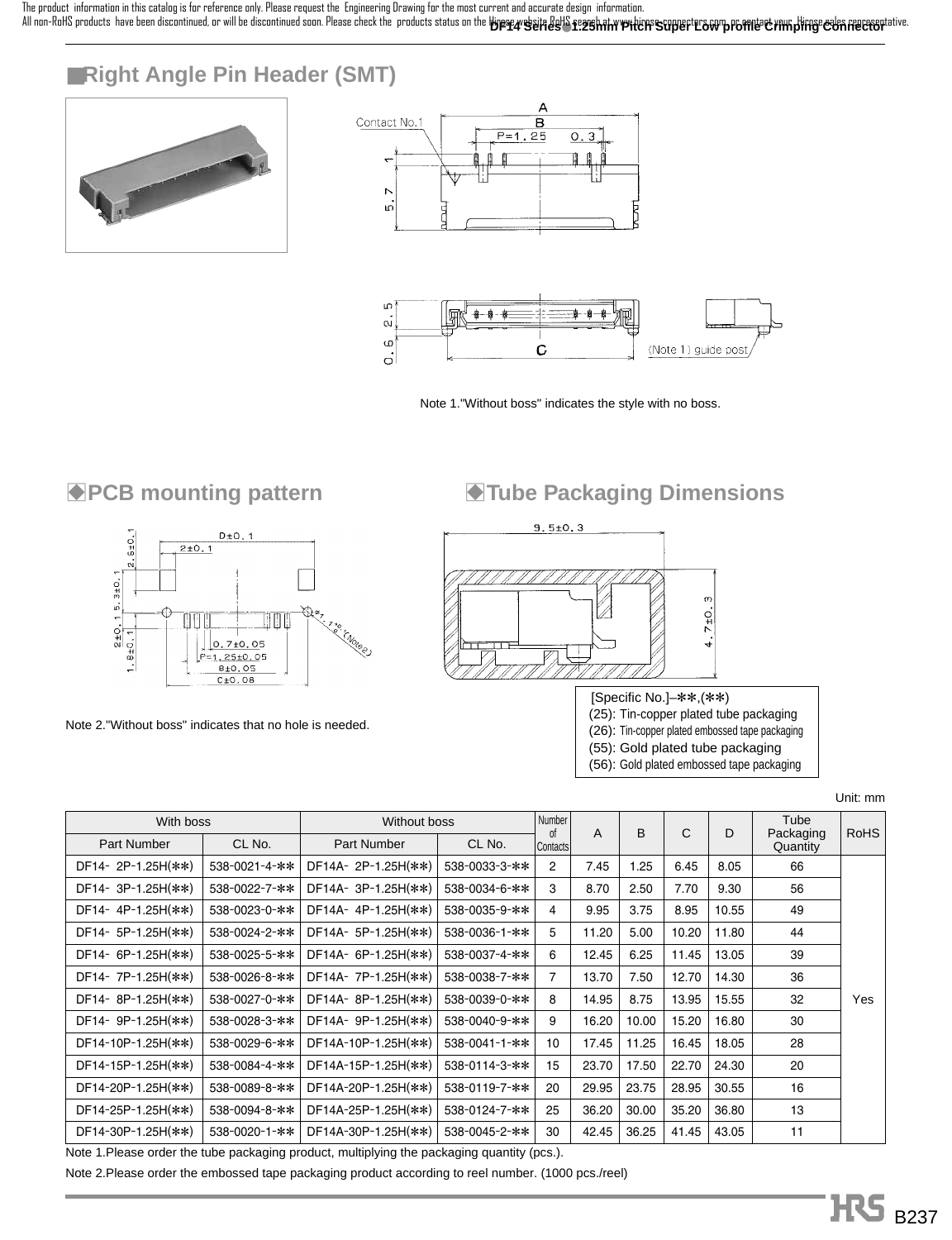**DF14 Series**●**1.25mm Pitch Super Low profile Crimping Connector** The product information in this catalog is for reference only. Please request the Engineering Drawing for the most current and accurate design information. All non-RoHS products have been decontinued, or will be discontinued, sport-Please check the products status on the Hirose website RoHS search at www.hirose-connectors.com, or contact your Hirose sales representative.

## ■**Right Angle Pin Header (Offset, SMT)**







### **PCB mounting pattern**



[Specific No.]–\*\*,(\*\*) (56): Gold plated embossed tape packaging

|                     |               |                    |       |      |      |      | Unit: mm    |
|---------------------|---------------|--------------------|-------|------|------|------|-------------|
| <b>Part Number</b>  | CL No.        | Number of Contacts | А     |      | C    | D    | <b>RoHS</b> |
| DF14H-2P-1.25H(**)  | 538-0177-3-** |                    | 1.25  | 6.8  | 10.1 | 7.2  |             |
| DF14H-20P-1.25H(**) | 538-0167-0-** | 30                 | 23.75 | 29.3 | 32.6 | 29.7 | Yes         |
| DF14H-30P-1.25H(**) | 538-0188-0-** | 30                 | 36.25 | 41.8 | 45.1 | 42.2 |             |

Note 1.Please order the embossed tape packaging product according to reel number. (1000 pcs./reel)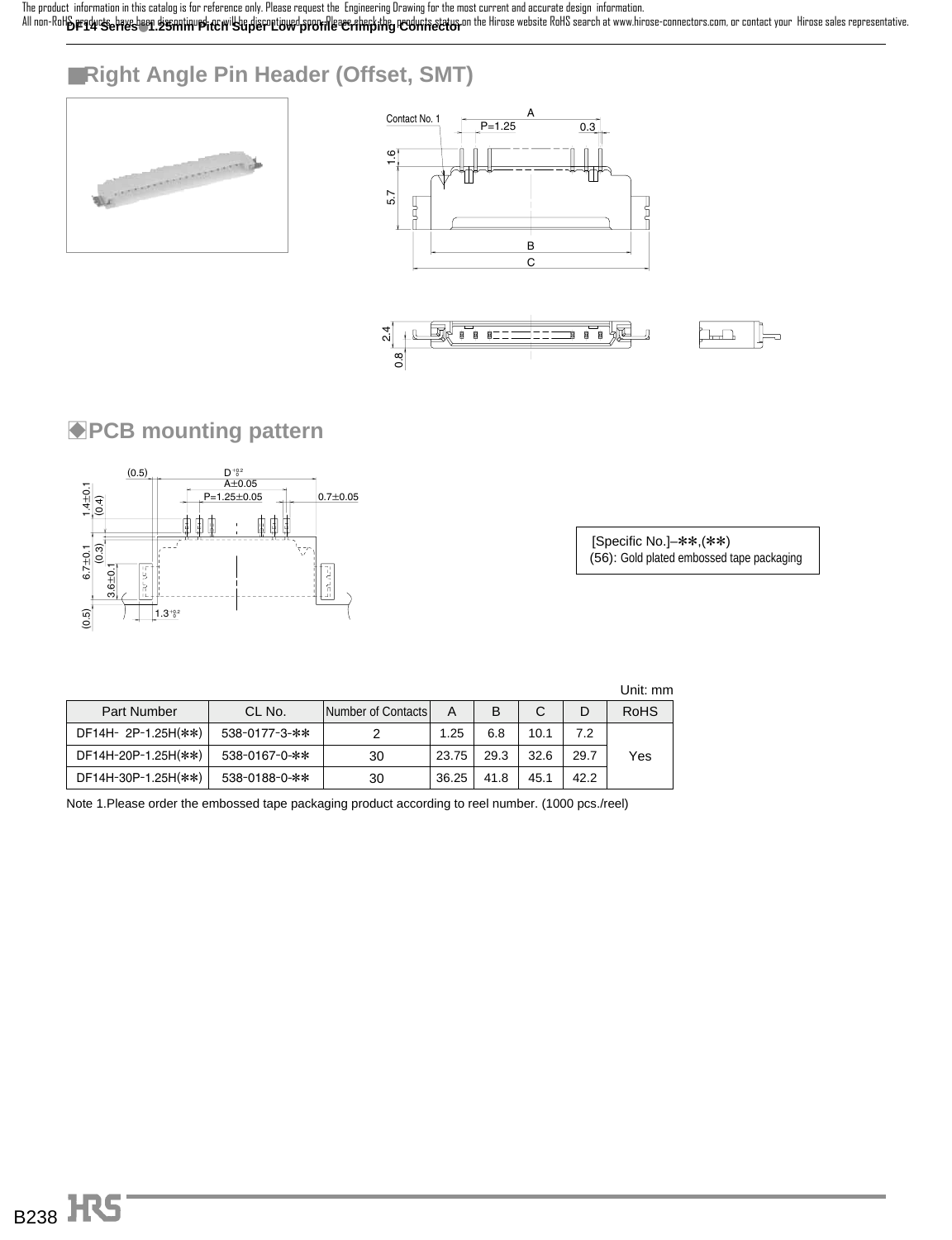## **GEmbossed Carrier Tape Dimensions (JIS-C-0806)**









| <b>Inserted Connector</b> | Number of Contacts | A  | B    | C    | D    |
|---------------------------|--------------------|----|------|------|------|
| DF14/14A- 2P-1.25H        | 2                  | 16 | 7.5  | 16.4 |      |
| DF14/14A- 3P-1.25H        | 3                  | 16 | 7.5  | 16.4 |      |
| DF14/14A-4P-1.25H         | 4                  | 24 | 11.5 | 24.4 |      |
| DF14/14A- 5P-1.25H        | 5                  | 24 | 11.5 | 24.4 |      |
| DF14/14A- 6P-1.25H        | 6                  | 24 | 11.5 | 24.4 |      |
| DF14/14A-7P-1.25H         | $\overline{7}$     | 24 | 11.5 | 24.4 |      |
| DF14/14A-8P-1.25H         | 8                  | 24 | 11.5 | 24.4 |      |
| DF14/14A- 9P-1.25H        | 9                  | 24 | 11.5 | 24.4 |      |
| DF14/14A-10P-1.25H        | 10                 | 24 | 11.5 | 24.4 |      |
| DF14/14A-15P-1.25H        | 15                 | 44 | 20.2 | 44.4 | 40.4 |
| DF14/14A-20P-1.25H        | 20                 | 44 | 20.2 | 44.4 | 40.4 |
| DF14/14A-25P-1.25H        | 25                 | 56 | 26.2 | 56.4 | 52.4 |
| DF14/14A-30P-1.25H        | 30                 | 56 | 26.2 | 56.4 | 52.4 |

| Unit: mm |  |
|----------|--|
|          |  |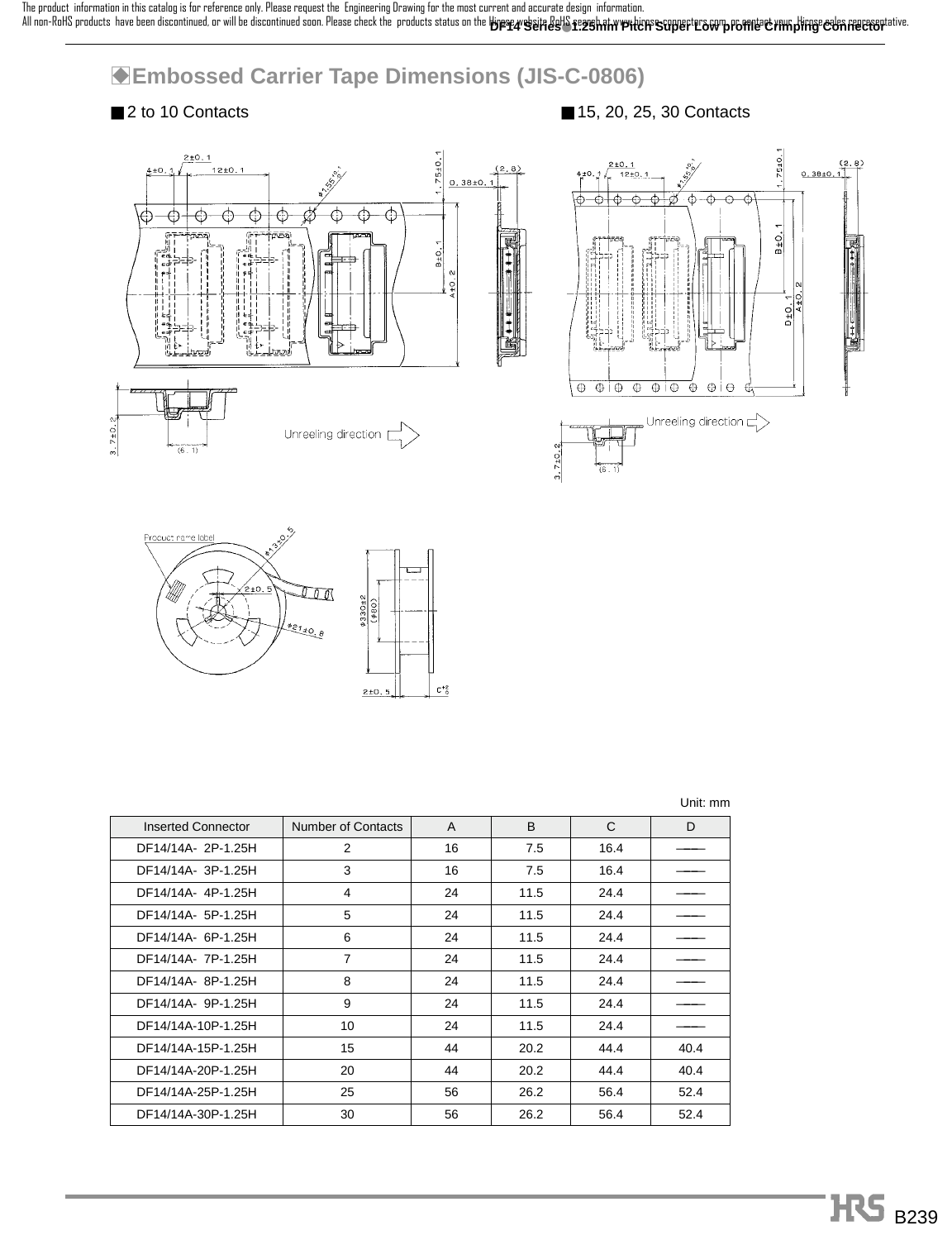**DF14 Series**●**1.25mm Pitch Super Low profile Crimping Connector** The product information in this catalog is for reference only. Please request the Engineering Drawing for the most current and accurate design information. All non-RoHS products have been decontinued, or will be discontinued, sport-Please check the products status on the Hirose website RoHS search at www.hirose-connectors.com, or contact your Hirose sales representative.

## B**Embossed Carrier Tape Dimensions (JIS-C-0806)**

#### DF14H-\*P- 1.25H

■ 2 Contacts ■ 20, 30 Contacts







|  |  |  | $\begin{array}{c}\n C^+ \\  \hline\n C^+ \\  (C+6)\hline\n \end{array}$ |
|--|--|--|-------------------------------------------------------------------------|
|  |  |  |                                                                         |
|  |  |  |                                                                         |
|  |  |  |                                                                         |
|  |  |  |                                                                         |

| Inserted Connector | Number of Contacts |    | B    |      |      |
|--------------------|--------------------|----|------|------|------|
| DF14H- 2P-1.25H    |                    | 24 | 11.5 | 24.4 |      |
| DF14H-20P-1.25H    | 20                 | 44 | 20.2 | 44.4 | 40.4 |
| DF14H-30P-1.25H    | 30                 | 56 | 26.2 | 56.4 | 52.4 |